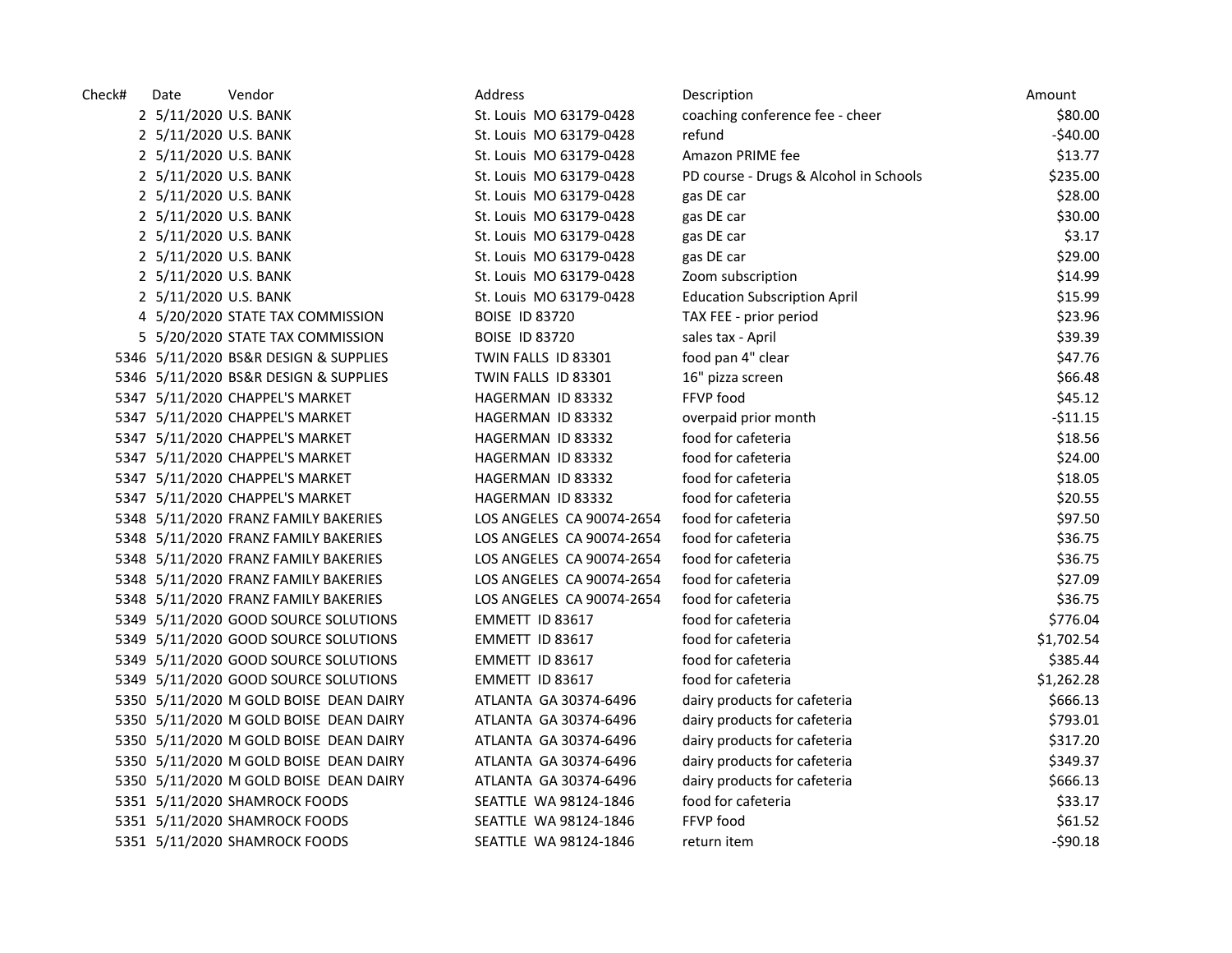| SEATTLE WA 98124-1846                                                                                                                                                                                                                                                                                                                                                                                                                                                                                                                                                                                                                                                                                                                                                                                                                                                                                                                                                                                                                                                                                                                                                                                                                                                                                                                                                                                                            | return item                    | $-525.16$   |
|----------------------------------------------------------------------------------------------------------------------------------------------------------------------------------------------------------------------------------------------------------------------------------------------------------------------------------------------------------------------------------------------------------------------------------------------------------------------------------------------------------------------------------------------------------------------------------------------------------------------------------------------------------------------------------------------------------------------------------------------------------------------------------------------------------------------------------------------------------------------------------------------------------------------------------------------------------------------------------------------------------------------------------------------------------------------------------------------------------------------------------------------------------------------------------------------------------------------------------------------------------------------------------------------------------------------------------------------------------------------------------------------------------------------------------|--------------------------------|-------------|
| SEATTLE WA 98124-1846                                                                                                                                                                                                                                                                                                                                                                                                                                                                                                                                                                                                                                                                                                                                                                                                                                                                                                                                                                                                                                                                                                                                                                                                                                                                                                                                                                                                            | return item                    | $-552.14$   |
| SEATTLE WA 98124-1846                                                                                                                                                                                                                                                                                                                                                                                                                                                                                                                                                                                                                                                                                                                                                                                                                                                                                                                                                                                                                                                                                                                                                                                                                                                                                                                                                                                                            | food for cafeteria             | \$326.68    |
| SEATTLE WA 98124-1846                                                                                                                                                                                                                                                                                                                                                                                                                                                                                                                                                                                                                                                                                                                                                                                                                                                                                                                                                                                                                                                                                                                                                                                                                                                                                                                                                                                                            | food for cafeteria             | \$351.75    |
| SEATTLE WA 98124-1846                                                                                                                                                                                                                                                                                                                                                                                                                                                                                                                                                                                                                                                                                                                                                                                                                                                                                                                                                                                                                                                                                                                                                                                                                                                                                                                                                                                                            | food for cafeteria             | \$164.34    |
| SEATTLE WA 98124-1846                                                                                                                                                                                                                                                                                                                                                                                                                                                                                                                                                                                                                                                                                                                                                                                                                                                                                                                                                                                                                                                                                                                                                                                                                                                                                                                                                                                                            | food for cafeteria             | \$178.47    |
| SEATTLE WA 98124-1846                                                                                                                                                                                                                                                                                                                                                                                                                                                                                                                                                                                                                                                                                                                                                                                                                                                                                                                                                                                                                                                                                                                                                                                                                                                                                                                                                                                                            | food for cafeteria             | \$911.25    |
| SEATTLE WA 98124-1846                                                                                                                                                                                                                                                                                                                                                                                                                                                                                                                                                                                                                                                                                                                                                                                                                                                                                                                                                                                                                                                                                                                                                                                                                                                                                                                                                                                                            | food for cafeteria             | \$614.45    |
| SEATTLE WA 98124-1846                                                                                                                                                                                                                                                                                                                                                                                                                                                                                                                                                                                                                                                                                                                                                                                                                                                                                                                                                                                                                                                                                                                                                                                                                                                                                                                                                                                                            | food for cafeteria             | \$141.36    |
| SEATTLE WA 98124-1846                                                                                                                                                                                                                                                                                                                                                                                                                                                                                                                                                                                                                                                                                                                                                                                                                                                                                                                                                                                                                                                                                                                                                                                                                                                                                                                                                                                                            | food for cafeteria             | \$638.04    |
| St. Louis MO 63179-0428                                                                                                                                                                                                                                                                                                                                                                                                                                                                                                                                                                                                                                                                                                                                                                                                                                                                                                                                                                                                                                                                                                                                                                                                                                                                                                                                                                                                          | food containers for FFVP to-go | \$149.39    |
| St. Louis MO 63179-0428                                                                                                                                                                                                                                                                                                                                                                                                                                                                                                                                                                                                                                                                                                                                                                                                                                                                                                                                                                                                                                                                                                                                                                                                                                                                                                                                                                                                          | containers                     | \$66.43     |
| St. Louis MO 63179-0428                                                                                                                                                                                                                                                                                                                                                                                                                                                                                                                                                                                                                                                                                                                                                                                                                                                                                                                                                                                                                                                                                                                                                                                                                                                                                                                                                                                                          | supplies for sack lunches      | \$397.44    |
| SEATTLE WA 98124                                                                                                                                                                                                                                                                                                                                                                                                                                                                                                                                                                                                                                                                                                                                                                                                                                                                                                                                                                                                                                                                                                                                                                                                                                                                                                                                                                                                                 | produce for FFVP               | \$274.05    |
| SEATTLE WA 98124                                                                                                                                                                                                                                                                                                                                                                                                                                                                                                                                                                                                                                                                                                                                                                                                                                                                                                                                                                                                                                                                                                                                                                                                                                                                                                                                                                                                                 | produce for FFVP               | \$154.65    |
| SEATTLE WA 98124                                                                                                                                                                                                                                                                                                                                                                                                                                                                                                                                                                                                                                                                                                                                                                                                                                                                                                                                                                                                                                                                                                                                                                                                                                                                                                                                                                                                                 | produce for cafeteria          | \$33.00     |
| SEATTLE WA 98124                                                                                                                                                                                                                                                                                                                                                                                                                                                                                                                                                                                                                                                                                                                                                                                                                                                                                                                                                                                                                                                                                                                                                                                                                                                                                                                                                                                                                 | produce for cafeteria          | $-564.10$   |
| SEATTLE WA 98124                                                                                                                                                                                                                                                                                                                                                                                                                                                                                                                                                                                                                                                                                                                                                                                                                                                                                                                                                                                                                                                                                                                                                                                                                                                                                                                                                                                                                 | produce for cafeteria          | \$160.26    |
| SEATTLE WA 98124                                                                                                                                                                                                                                                                                                                                                                                                                                                                                                                                                                                                                                                                                                                                                                                                                                                                                                                                                                                                                                                                                                                                                                                                                                                                                                                                                                                                                 | produce for cafeteria          | \$149.35    |
| SEATTLE WA 98124                                                                                                                                                                                                                                                                                                                                                                                                                                                                                                                                                                                                                                                                                                                                                                                                                                                                                                                                                                                                                                                                                                                                                                                                                                                                                                                                                                                                                 | produce for cafeteria          | \$48.35     |
| SEATTLE WA 98124                                                                                                                                                                                                                                                                                                                                                                                                                                                                                                                                                                                                                                                                                                                                                                                                                                                                                                                                                                                                                                                                                                                                                                                                                                                                                                                                                                                                                 | produce for FFVP               | \$328.15    |
| SEATTLE WA 98124                                                                                                                                                                                                                                                                                                                                                                                                                                                                                                                                                                                                                                                                                                                                                                                                                                                                                                                                                                                                                                                                                                                                                                                                                                                                                                                                                                                                                 | produce for FFVP               | \$320.25    |
| MOUNTAIN HOME ID 83647                                                                                                                                                                                                                                                                                                                                                                                                                                                                                                                                                                                                                                                                                                                                                                                                                                                                                                                                                                                                                                                                                                                                                                                                                                                                                                                                                                                                           | speech therapy                 | \$32.50     |
| MOUNTAIN HOME ID 83647                                                                                                                                                                                                                                                                                                                                                                                                                                                                                                                                                                                                                                                                                                                                                                                                                                                                                                                                                                                                                                                                                                                                                                                                                                                                                                                                                                                                           | speech therapy                 | \$3,575.00  |
| SEATTLE WA 981245184                                                                                                                                                                                                                                                                                                                                                                                                                                                                                                                                                                                                                                                                                                                                                                                                                                                                                                                                                                                                                                                                                                                                                                                                                                                                                                                                                                                                             | quotes wall decal              | \$34.99     |
| SEATTLE WA 981245184                                                                                                                                                                                                                                                                                                                                                                                                                                                                                                                                                                                                                                                                                                                                                                                                                                                                                                                                                                                                                                                                                                                                                                                                                                                                                                                                                                                                             | Dr. Seuss quotes wall stickers | \$11.86     |
| SEATTLE WA 981245184                                                                                                                                                                                                                                                                                                                                                                                                                                                                                                                                                                                                                                                                                                                                                                                                                                                                                                                                                                                                                                                                                                                                                                                                                                                                                                                                                                                                             | party banner                   | \$25.99     |
| SEATTLE WA 981245184                                                                                                                                                                                                                                                                                                                                                                                                                                                                                                                                                                                                                                                                                                                                                                                                                                                                                                                                                                                                                                                                                                                                                                                                                                                                                                                                                                                                             | printer                        | \$221.98    |
| SEATTLE WA 981245184                                                                                                                                                                                                                                                                                                                                                                                                                                                                                                                                                                                                                                                                                                                                                                                                                                                                                                                                                                                                                                                                                                                                                                                                                                                                                                                                                                                                             | pk. wire display stand white   | \$21.97     |
| SEATTLE WA 981245184                                                                                                                                                                                                                                                                                                                                                                                                                                                                                                                                                                                                                                                                                                                                                                                                                                                                                                                                                                                                                                                                                                                                                                                                                                                                                                                                                                                                             | Samsung tablet 16gig           | \$156.99    |
| SEATTLE WA 981245184                                                                                                                                                                                                                                                                                                                                                                                                                                                                                                                                                                                                                                                                                                                                                                                                                                                                                                                                                                                                                                                                                                                                                                                                                                                                                                                                                                                                             | drone camera                   | \$1,109.00  |
| SEATTLE WA 981245184                                                                                                                                                                                                                                                                                                                                                                                                                                                                                                                                                                                                                                                                                                                                                                                                                                                                                                                                                                                                                                                                                                                                                                                                                                                                                                                                                                                                             | drone (partial share)          | \$480.00    |
| HAGERMAN ID 83332                                                                                                                                                                                                                                                                                                                                                                                                                                                                                                                                                                                                                                                                                                                                                                                                                                                                                                                                                                                                                                                                                                                                                                                                                                                                                                                                                                                                                | monthly route fee              | \$11,115.57 |
| HAGERMAN ID 83332                                                                                                                                                                                                                                                                                                                                                                                                                                                                                                                                                                                                                                                                                                                                                                                                                                                                                                                                                                                                                                                                                                                                                                                                                                                                                                                                                                                                                | water/sewer gym                | \$154.59    |
| HAGERMAN ID 83332                                                                                                                                                                                                                                                                                                                                                                                                                                                                                                                                                                                                                                                                                                                                                                                                                                                                                                                                                                                                                                                                                                                                                                                                                                                                                                                                                                                                                | water/sewer high school        | \$245.31    |
| HAGERMAN ID 83332                                                                                                                                                                                                                                                                                                                                                                                                                                                                                                                                                                                                                                                                                                                                                                                                                                                                                                                                                                                                                                                                                                                                                                                                                                                                                                                                                                                                                | water/sewer ag shop            | \$168.05    |
| HAGERMAN ID 83332                                                                                                                                                                                                                                                                                                                                                                                                                                                                                                                                                                                                                                                                                                                                                                                                                                                                                                                                                                                                                                                                                                                                                                                                                                                                                                                                                                                                                | water/sewer grade school       | \$161.04    |
| ATLANTA GA 31193-3823                                                                                                                                                                                                                                                                                                                                                                                                                                                                                                                                                                                                                                                                                                                                                                                                                                                                                                                                                                                                                                                                                                                                                                                                                                                                                                                                                                                                            | monitoring review fee          | \$600.00    |
| 5351 5/11/2020 SHAMROCK FOODS<br>5351 5/11/2020 SHAMROCK FOODS<br>5351 5/11/2020 SHAMROCK FOODS<br>5351 5/11/2020 SHAMROCK FOODS<br>5351 5/11/2020 SHAMROCK FOODS<br>5351 5/11/2020 SHAMROCK FOODS<br>5351 5/11/2020 SHAMROCK FOODS<br>5351 5/11/2020 SHAMROCK FOODS<br>5351 5/11/2020 SHAMROCK FOODS<br>5351 5/11/2020 SHAMROCK FOODS<br>5352 5/11/2020 U.S. BANK<br>5352 5/11/2020 U.S. BANK<br>5352 5/11/2020 U.S. BANK<br>5353 5/11/2020 CHARLIE'S PRODUCE<br>5353 5/11/2020 CHARLIE'S PRODUCE<br>5353 5/11/2020 CHARLIE'S PRODUCE<br>5353 5/11/2020 CHARLIE'S PRODUCE<br>5353 5/11/2020 CHARLIE'S PRODUCE<br>5353 5/11/2020 CHARLIE'S PRODUCE<br>5353 5/11/2020 CHARLIE'S PRODUCE<br>5353 5/11/2020 CHARLIE'S PRODUCE<br>5353 5/11/2020 CHARLIE'S PRODUCE<br>47628 5/11/2020 ADVANCED THERAPY CARE<br>47628 5/11/2020 ADVANCED THERAPY CARE<br>47629 5/11/2020 AMAZON CAPITAL SERVICES<br>47629 5/11/2020 AMAZON CAPITAL SERVICES<br>47629 5/11/2020 AMAZON CAPITAL SERVICES<br>47629 5/11/2020 AMAZON CAPITAL SERVICES<br>47629 5/11/2020 AMAZON CAPITAL SERVICES<br>47629 5/11/2020 AMAZON CAPITAL SERVICES<br>47629 5/11/2020 AMAZON CAPITAL SERVICES<br>47629 5/11/2020 AMAZON CAPITAL SERVICES<br>47630 5/11/2020 C8 TRANSPORTATION LLC<br>47631 5/11/2020 CITY OF HAGERMAN<br>47631 5/11/2020 CITY OF HAGERMAN<br>47631 5/11/2020 CITY OF HAGERMAN<br>47631 5/11/2020 CITY OF HAGERMAN<br>47632 5/11/2020 COGNIA INC. |                                |             |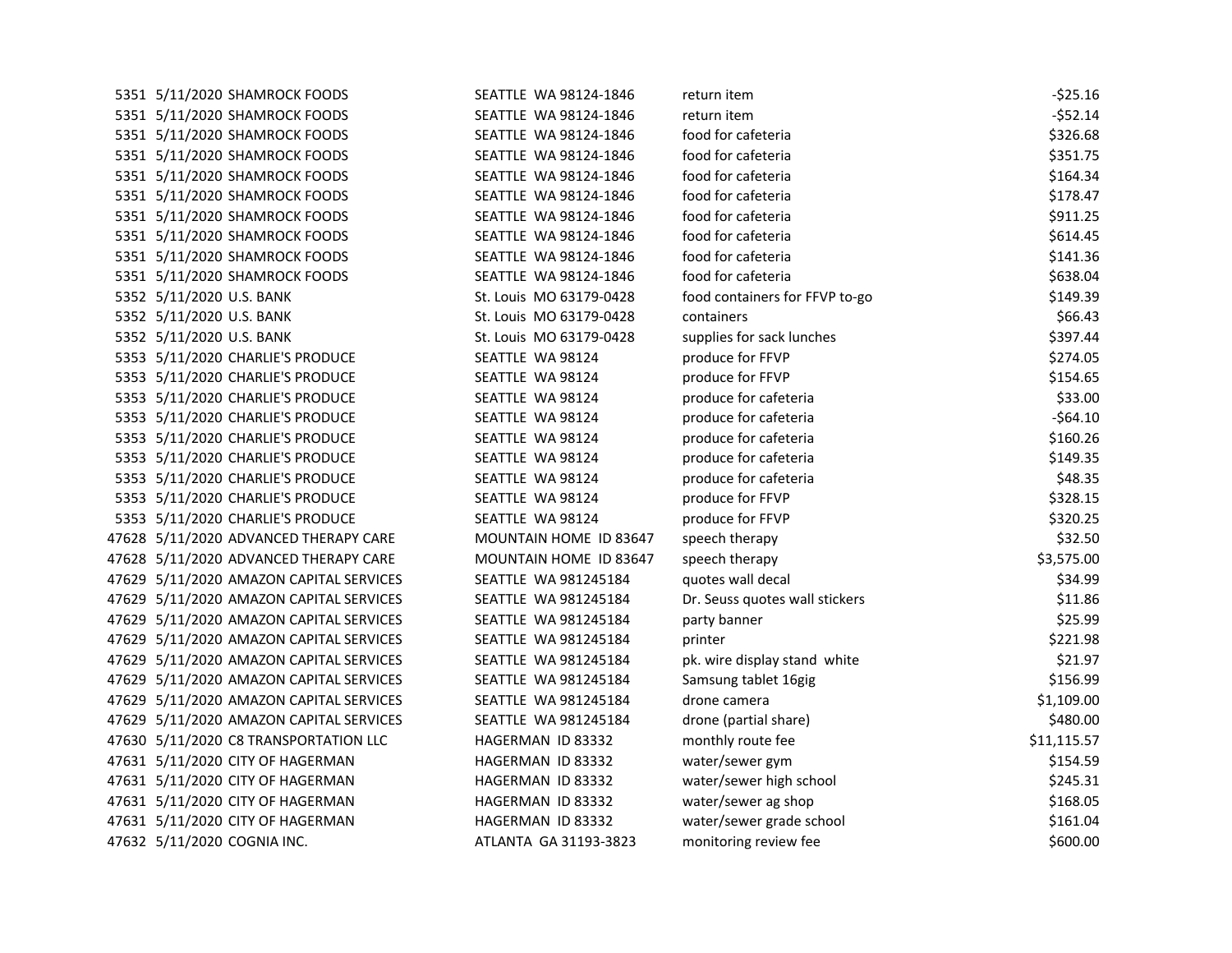| 47632 5/11/2020 COGNIA INC.  |                                               | ATLANTA GA 31193-3823    | annual network fee                             | \$1,200.00 |
|------------------------------|-----------------------------------------------|--------------------------|------------------------------------------------|------------|
| 47633 5/11/2020 DEMCO        |                                               | MADISON WI 53708-8048    | posters                                        | \$14.99    |
| 47633 5/11/2020 DEMCO        |                                               | MADISON WI 53708-8048    | shipping                                       | \$9.95     |
| 47633 5/11/2020 DEMCO        |                                               | MADISON WI 53708-8048    | bookmark dispenser                             | \$23.99    |
| 47633 5/11/2020 DEMCO        |                                               | MADISON WI 53708-8048    | wall quote                                     | \$20.49    |
| 47633 5/11/2020 DEMCO        |                                               | MADISON WI 53708-8048    | bookmarks                                      | \$35.96    |
|                              | 47634 5/11/2020 GREAT AMERICA FINANCIAL SVCS  | DALLAS TX 75266-0831     | elem. copier lease                             | \$155.00   |
|                              | 47634 5/11/2020 GREAT AMERICA FINANCIAL SVCS  | DALLAS TX 75266-0831     | sec. copier lease                              | \$155.00   |
|                              | 47635 5/11/2020 GROVER ELECTRIC & PLUMBING    | VANCOUVER WA 98665       | sprinklers                                     | \$395.73   |
|                              | 47636 5/11/2020 HAGERMAN JNT SCHOOL DISTRICT  |                          | reimb GF for PD stipends                       | \$966.00   |
|                              | 47637 5/11/2020 HAGERMAN HIGH SCHOOL          | HAGERMAN ID 83332        | refund donation deposited in wrong account     | \$200.00   |
|                              | 47637 5/11/2020 HAGERMAN HIGH SCHOOL          | HAGERMAN ID 83332        | refund FFA travel reimb deposited in wrong acc | \$1,000.00 |
|                              | 47638 5/11/2020 ID DIGITAL LEARNING ACADEMY   | <b>BOISE ID 83707</b>    | 8th math                                       | \$900.00   |
|                              | 47639 5/11/2020 IDAHO POWER COMPANY           | BOISE ID 83721-0030      | outside lighting                               | \$63.52    |
|                              | 47639 5/11/2020 IDAHO POWER COMPANY           | BOISE ID 83721-0030      | irrigation pump                                | \$25.08    |
|                              | 47639 5/11/2020 IDAHO POWER COMPANY           | BOISE ID 83721-0030      | elementary school                              | \$1,476.07 |
|                              | 47639 5/11/2020 IDAHO POWER COMPANY           | BOISE ID 83721-0030      | ag shop                                        | \$218.55   |
|                              | 47639 5/11/2020 IDAHO POWER COMPANY           | BOISE ID 83721-0030      | high school                                    | \$777.53   |
|                              | 47639 5/11/2020 IDAHO POWER COMPANY           | BOISE ID 83721-0030      | gym                                            | \$180.42   |
|                              | 47640 5/11/2020 ID SCHOOL DISTRICT COUNCIL    | BOISE ID 83705-1501      | unemployment monitoring Jan-Mar                | \$38.75    |
|                              | 47641 5/11/2020 ID SCHOOL BOARD ASSN INC ISBA | BOISE ID 83707-4797      | superintendent search                          | \$3,000.00 |
|                              | 47642 5/11/2020 INTEGRATED TECHNOLOGIES       | TWIN FALLS ID 83303-1843 | copier maintenance - elementary                | \$211.63   |
|                              | 47642 5/11/2020 INTEGRATED TECHNOLOGIES       | TWIN FALLS ID 83303-1843 | copier maintenance - elementary                | \$62.12    |
|                              | 47642 5/11/2020 INTEGRATED TECHNOLOGIES       | TWIN FALLS ID 83303-1843 | copier maintenance - high school               | \$234.74   |
|                              | 47643 5/11/2020 LOWE'S HOME IMPROVEMENT       | ATLANTA GA 30353-0954    | paint                                          | \$74.47    |
|                              | 47643 5/11/2020 LOWE'S HOME IMPROVEMENT       | ATLANTA GA 30353-0954    | paint                                          | \$91.13    |
|                              | 47643 5/11/2020 LOWE'S HOME IMPROVEMENT       | ATLANTA GA 30353-0954    | paint & supplies                               | \$296.21   |
|                              | 47644 5/11/2020 MOUNTAIN ALARM INC            | OGDEN UT 84412-2487      | alarm monitoring 5/1/20 - 7/31/20              | \$96.00    |
|                              | 47645 5/11/2020 NORTH CANYON MEDICAL CENTER   | <b>GOODING ID 83330</b>  | occupational therapy                           | \$165.00   |
| 47646 5/11/2020 OFFICE DEPOT |                                               | CHICAGO IL 60680-1040    | 195343 wastebasket                             | \$2.84     |
| 47646 5/11/2020 OFFICE DEPOT |                                               | CHICAGO IL 60680-1040    | 482161 binder clips colored                    | \$3.24     |
| 47646 5/11/2020 OFFICE DEPOT |                                               | CHICAGO IL 60680-1040    | 634277 pk. legal pads                          | \$4.96     |
| 47646 5/11/2020 OFFICE DEPOT |                                               | CHICAGO IL 60680-1040    | 2443555 ream paper for awards & cerficates     | \$15.79    |
| 47646 5/11/2020 OFFICE DEPOT |                                               | CHICAGO IL 60680-1040    | 551950 index dividers monthly                  | \$17.78    |
| 47646 5/11/2020 OFFICE DEPOT |                                               | CHICAGO IL 60680-1040    | 804031 legal ruled notebook                    | \$7.29     |
| 47646 5/11/2020 OFFICE DEPOT |                                               | CHICAGO IL 60680-1040    | 122024 adding machine Victor 1260-3            | \$116.59   |
| 47646 5/11/2020 OFFICE DEPOT |                                               | CHICAGO IL 60680-1040    | 698479 cork wall tiles                         | \$9.59     |
| 47646 5/11/2020 OFFICE DEPOT |                                               | CHICAGO IL 60680-1040    | 841443 VOID stamp red                          | \$6.29     |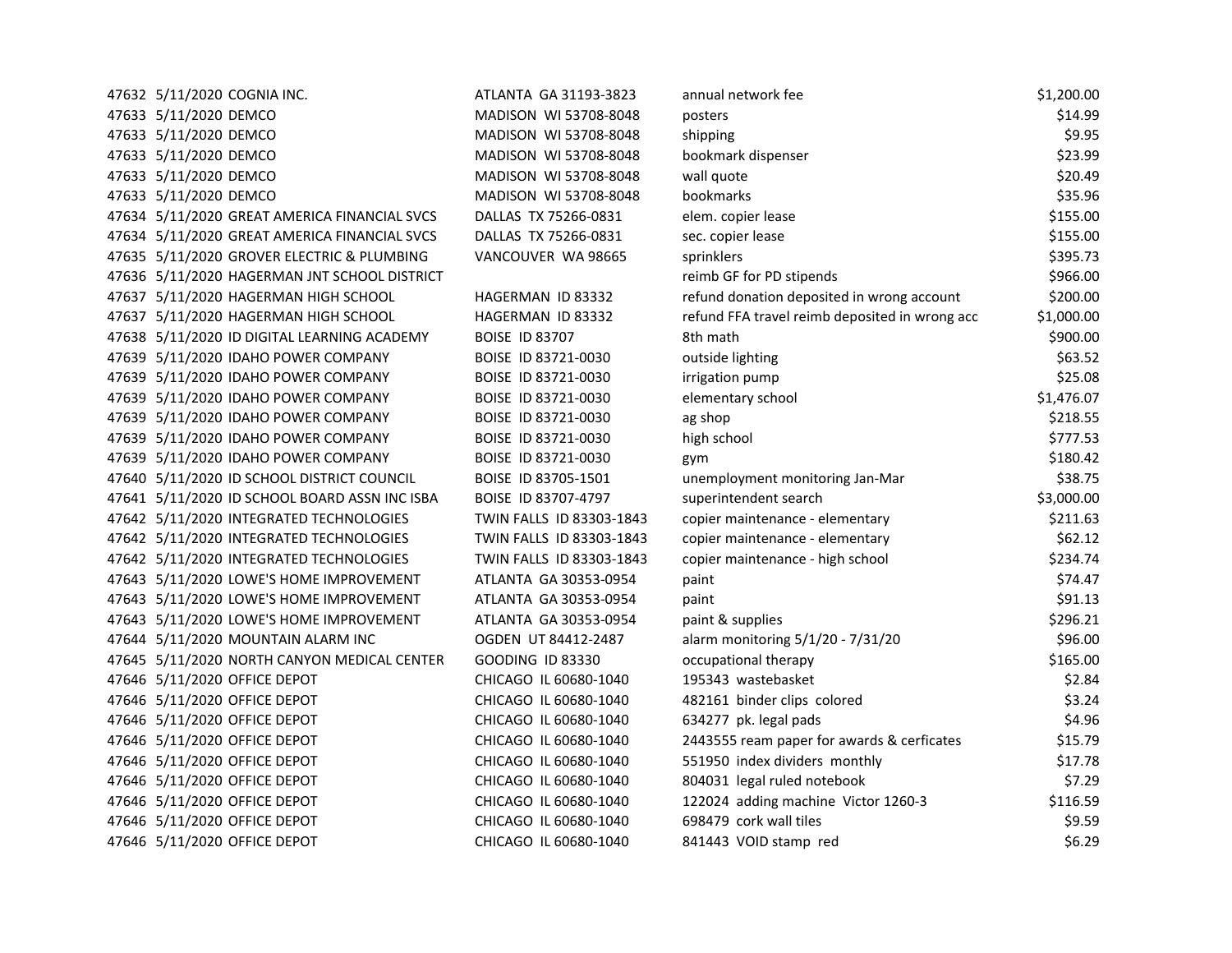| 47646 5/11/2020 OFFICE DEPOT               | CHICAGO IL 60680-1040   | 390980 self-inking date stamp                  | \$14.99    |
|--------------------------------------------|-------------------------|------------------------------------------------|------------|
| 47646 5/11/2020 OFFICE DEPOT               | CHICAGO IL 60680-1040   | 1378108 box-bottom hanging folders             | \$9.58     |
| 47646 5/11/2020 OFFICE DEPOT               | CHICAGO IL 60680-1040   | 322795 pk. post it notes                       | \$3.68     |
| 47647 5/11/2020 PRO ACTIVE ADVANTAGE LLC   | <b>GOODING ID 83330</b> | behavior services                              | \$801.75   |
| 47647 5/11/2020 PRO ACTIVE ADVANTAGE LLC   | <b>GOODING ID 83330</b> | behavior services                              | \$2,086.50 |
| 47647 5/11/2020 PRO ACTIVE ADVANTAGE LLC   | <b>GOODING ID 83330</b> | behavior services                              | \$2,086.50 |
| 47648 5/11/2020 QUILL LLC                  | PALATINE IL 60094-4080  | 901-11921 receipt books (5)                    | \$116.10   |
| 47648 5/11/2020 QUILL LLC                  | PALATINE IL 60094-4080  | 901-K02Q name plate - Phil Gossi               | \$14.45    |
| 47648 5/11/2020 QUILL LLC                  | PALATINE IL 60094-4080  | 901-K02Q name plate - Cathy Bridwell           | \$14.46    |
| 47648 5/11/2020 QUILL LLC                  | PALATINE IL 60094-4080  | 901-31331 sign holder gold                     | \$9.11     |
| 47649 5/11/2020 SPARKLIGHT                 | PHOENIX AZ 85062-8000   | internet                                       | \$1,190.42 |
| 47649 5/11/2020 SPARKLIGHT                 | PHOENIX AZ 85062-8000   | phone charges May                              | \$655.87   |
| 47650 5/11/2020 THIRTYSEVEN4 LLC           | MEDINA OH 44258         | anti-virus protection                          | \$1,078.00 |
| 47651 5/11/2020 TREASURE VALLEY COFFEE INC | <b>BOISE ID 83713</b>   | water for modulars                             | \$27.00    |
| 47652 5/11/2020 VALLEY WIDE COOP INC       | JEROME ID 83338-6138    | propane - high school                          | \$549.75   |
| 47652 5/11/2020 VALLEY WIDE COOP INC       | JEROME ID 83338-6138    | propane - ag shop                              | \$699.30   |
| 47652 5/11/2020 VALLEY WIDE COOP INC       | JEROME ID 83338-6138    | 25 gallon sprayer                              | \$289.00   |
| 47653 5/11/2020 JAREN G. WADSWORTH         | HAGERMAN ID 83332       | reimburse for online class - Teaching Mathemat | \$180.00   |
| 47654 5/11/2020 WESTERN WASTE SERVICES     | <b>JEROME ID 83338</b>  | garbage pickup                                 | \$280.00   |
| 47676 5/20/2020 AMERICAN FIDELITY CO - HSA |                         | Am Fidelity - HSA Svg - 052020                 | \$199.73   |
| 47676 5/20/2020 AMERICAN FIDELITY CO - HSA |                         | Am Fidelity - HSA Svg - 052020                 | \$15.95    |
| 47676 5/20/2020 AMERICAN FIDELITY CO - HSA |                         | Am Fidelity - HSA Svg - 052020                 | \$8.43     |
| 47676 5/20/2020 AMERICAN FIDELITY CO - HSA |                         | Am Fidelity - HSA Svg - 052020                 | \$60.35    |
| 47676 5/20/2020 AMERICAN FIDELITY CO - HSA |                         | Am Fidelity - HSA Svg - 052020                 | \$181.05   |
| 47676 5/20/2020 AMERICAN FIDELITY CO - HSA |                         | Am Fidelity - HSA Svg - 052020                 | \$24.96    |
| 47676 5/20/2020 AMERICAN FIDELITY CO - HSA |                         | Am Fidelity - HSA Svg - 052020                 | \$120.70   |
| 47676 5/20/2020 AMERICAN FIDELITY CO - HSA |                         | Am Fidelity - HSA Svg - 052020                 | \$233.73   |
| 47676 5/20/2020 AMERICAN FIDELITY CO - HSA |                         | Am Fidelity - HSA Svg - 052020                 | \$120.70   |
| 47677 5/20/2020 BLUE CROSS OF IDAHO        | BOISE ID 83707-0948     | <b>Blue Cross - 052020</b>                     | \$63.71    |
| 47677 5/20/2020 BLUE CROSS OF IDAHO        | BOISE ID 83707-0948     | Blue Cross - HSA - 052020                      | \$516.40   |
| 47677 5/20/2020 BLUE CROSS OF IDAHO        | BOISE ID 83707-0948     | Blue Cross - HSA - 052020                      | \$106.80   |
| 47677 5/20/2020 BLUE CROSS OF IDAHO        | BOISE ID 83707-0948     | Blue Cross - HSA - 052020                      | \$1,725.48 |
| 47677 5/20/2020 BLUE CROSS OF IDAHO        | BOISE ID 83707-0948     | <b>Blue Cross - 052020</b>                     | \$127.41   |
| 47677 5/20/2020 BLUE CROSS OF IDAHO        | BOISE ID 83707-0948     | <b>Blue Cross - 052020</b>                     | \$1,153.50 |
| 47677 5/20/2020 BLUE CROSS OF IDAHO        | BOISE ID 83707-0948     | <b>Blue Cross - 052020</b>                     | \$26.80    |
| 47677 5/20/2020 BLUE CROSS OF IDAHO        | BOISE ID 83707-0948     | <b>Blue Cross - 052020</b>                     | \$45.26    |
| 47677 5/20/2020 BLUE CROSS OF IDAHO        | BOISE ID 83707-0948     | <b>Blue Cross - 052020</b>                     | \$63.69    |
| 47677 5/20/2020 BLUE CROSS OF IDAHO        | BOISE ID 83707-0948     | <b>Blue Cross - 052020</b>                     | \$5,341.49 |
|                                            |                         |                                                |            |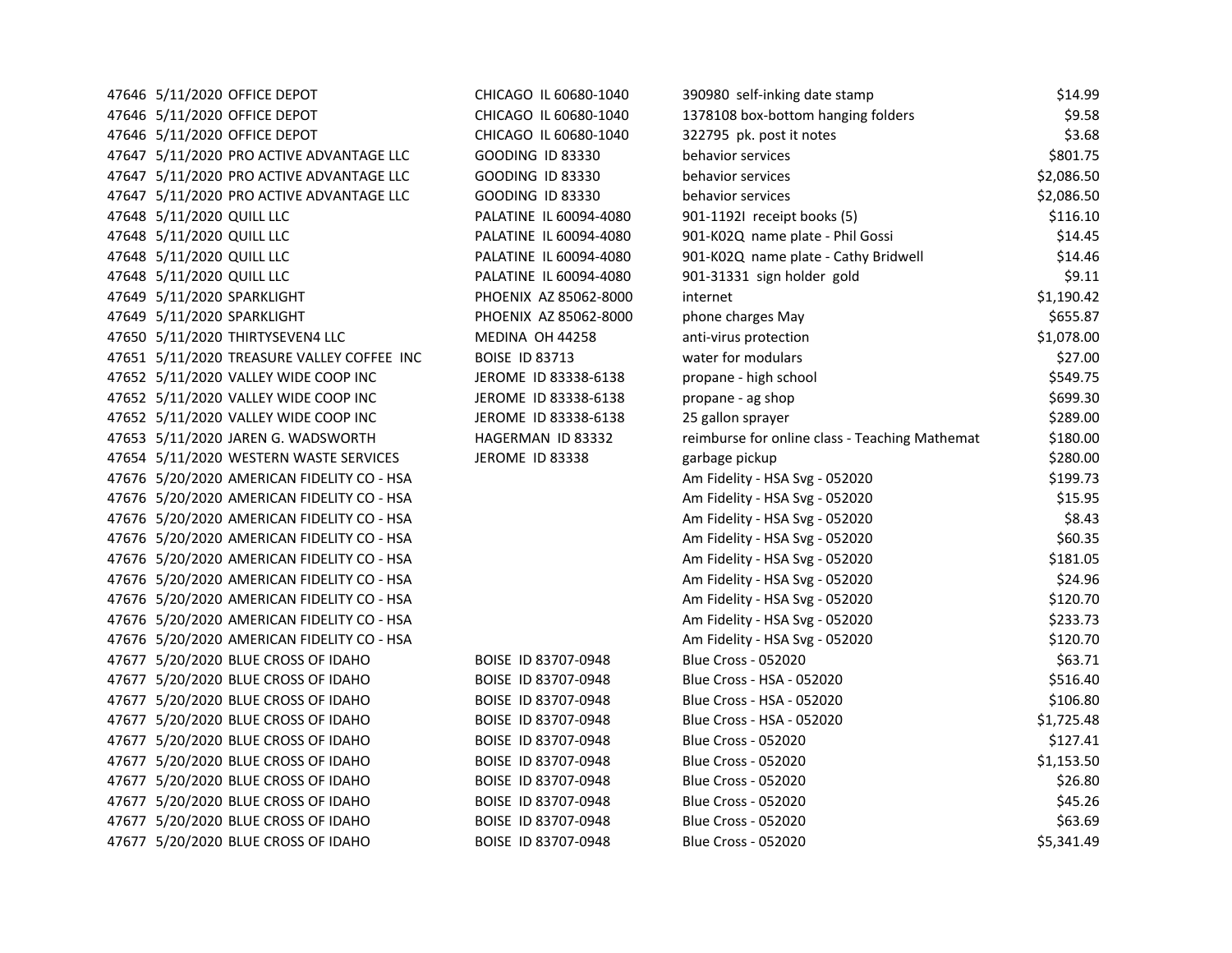| 47677 5/20/2020 BLUE CROSS OF IDAHO | BOISE ID 83707-0948 | <b>Blue Cross - 052020</b> | \$1,089.57 |
|-------------------------------------|---------------------|----------------------------|------------|
| 47677 5/20/2020 BLUE CROSS OF IDAHO | BOISE ID 83707-0948 | Blue Cross - HSA - 052020  | \$68.24    |
| 47677 5/20/2020 BLUE CROSS OF IDAHO | BOISE ID 83707-0948 | <b>Blue Cross - 052020</b> | \$173.06   |
| 47677 5/20/2020 BLUE CROSS OF IDAHO | BOISE ID 83707-0948 | Blue Cross - HSA - 052020  | \$2,934.48 |
| 47677 5/20/2020 BLUE CROSS OF IDAHO | BOISE ID 83707-0948 | <b>Blue Cross - 052020</b> | \$1,149.09 |
| 47677 5/20/2020 BLUE CROSS OF IDAHO | BOISE ID 83707-0948 | <b>Blue Cross - 052020</b> | \$565.92   |
| 47677 5/20/2020 BLUE CROSS OF IDAHO | BOISE ID 83707-0948 | <b>Blue Cross - 052020</b> | \$138.11   |
| 47677 5/20/2020 BLUE CROSS OF IDAHO | BOISE ID 83707-0948 | <b>Blue Cross - 052020</b> | \$717.01   |
| 47677 5/20/2020 BLUE CROSS OF IDAHO | BOISE ID 83707-0948 | <b>Blue Cross - 052020</b> | \$446.56   |
| 47677 5/20/2020 BLUE CROSS OF IDAHO | BOISE ID 83707-0948 | <b>Blue Cross - 052020</b> | \$5.37     |
| 47677 5/20/2020 BLUE CROSS OF IDAHO | BOISE ID 83707-0948 | <b>Blue Cross - 052020</b> | \$581.12   |
| 47677 5/20/2020 BLUE CROSS OF IDAHO | BOISE ID 83707-0948 | <b>Blue Cross - 052020</b> | \$350.41   |
| 47677 5/20/2020 BLUE CROSS OF IDAHO | BOISE ID 83707-0948 | <b>Blue Cross - 052020</b> | \$732.67   |
| 47678 5/20/2020 HJSD - IRS          |                     | IRS-Fica - 052020          | \$65.41    |
| 47678 5/20/2020 HJSD - IRS          |                     | IRS-Fica - 052020          | \$202.22   |
| 47678 5/20/2020 HJSD - IRS          |                     | IRS-Fica - 052020          | \$17.82    |
| 47678 5/20/2020 HJSD - IRS          |                     | IRS-Fica - 052020          | \$276.12   |
| 47678 5/20/2020 HJSD - IRS          |                     | IRS-Medicare - 052020      | \$155.34   |
| 47678 5/20/2020 HJSD - IRS          |                     | IRS-Fica - 052020          | \$208.03   |
| 47678 5/20/2020 HJSD - IRS          |                     | IRS-Fica - 052020          | \$42.70    |
| 47678 5/20/2020 HJSD - IRS          |                     | IRS-Fica - 052020          | \$15.63    |
| 47678 5/20/2020 HJSD - IRS          |                     | IRS-Medicare - 052020      | \$18.08    |
| 47678 5/20/2020 HJSD - IRS          |                     | IRS-Medicare - 052020      | \$102.36   |
| 47678 5/20/2020 HJSD - IRS          |                     | Medicare - 052020          | \$15.52    |
| 47678 5/20/2020 HJSD - IRS          |                     | IRS-Fica - 052020          | \$252.43   |
| 47678 5/20/2020 HJSD - IRS          |                     | IRS-Medicare - 052020      | \$444.73   |
| 47678 5/20/2020 HJSD - IRS          |                     | IRS-Fica - 052020          | \$38.38    |
| 47678 5/20/2020 HJSD - IRS          |                     | IRS-Fica - 052020          | \$22.67    |
| 47678 5/20/2020 HJSD - IRS          |                     | IRS - Medicare - 052020    | \$31.87    |
| 47678 5/20/2020 HJSD - IRS          |                     | IRS-Medicare - 052020      | \$119.60   |
| 47678 5/20/2020 HJSD - IRS          |                     | IRS-Fica - 052020          | \$329.36   |
| 47678 5/20/2020 HJSD - IRS          |                     | IRS-Fica - 052020          | \$90.00    |
| 47678 5/20/2020 HJSD - IRS          |                     | IRS-Medicare - 052020      | \$139.92   |
| 47678 5/20/2020 HJSD - IRS          |                     | IRS-Fica - 052020          | \$308.97   |
| 47678 5/20/2020 HJSD - IRS          |                     | IRS-Fica - 052020          | \$790.02   |
| 47678 5/20/2020 HJSD - IRS          |                     | IRS-Fica - 052020          | \$502.26   |
| 47678 5/20/2020 HJSD - IRS          |                     | IRS-Fica - 052020          | \$519.51   |
| 47678 5/20/2020 HJSD - IRS          |                     | IRS-Fica - 052020          | \$130.36   |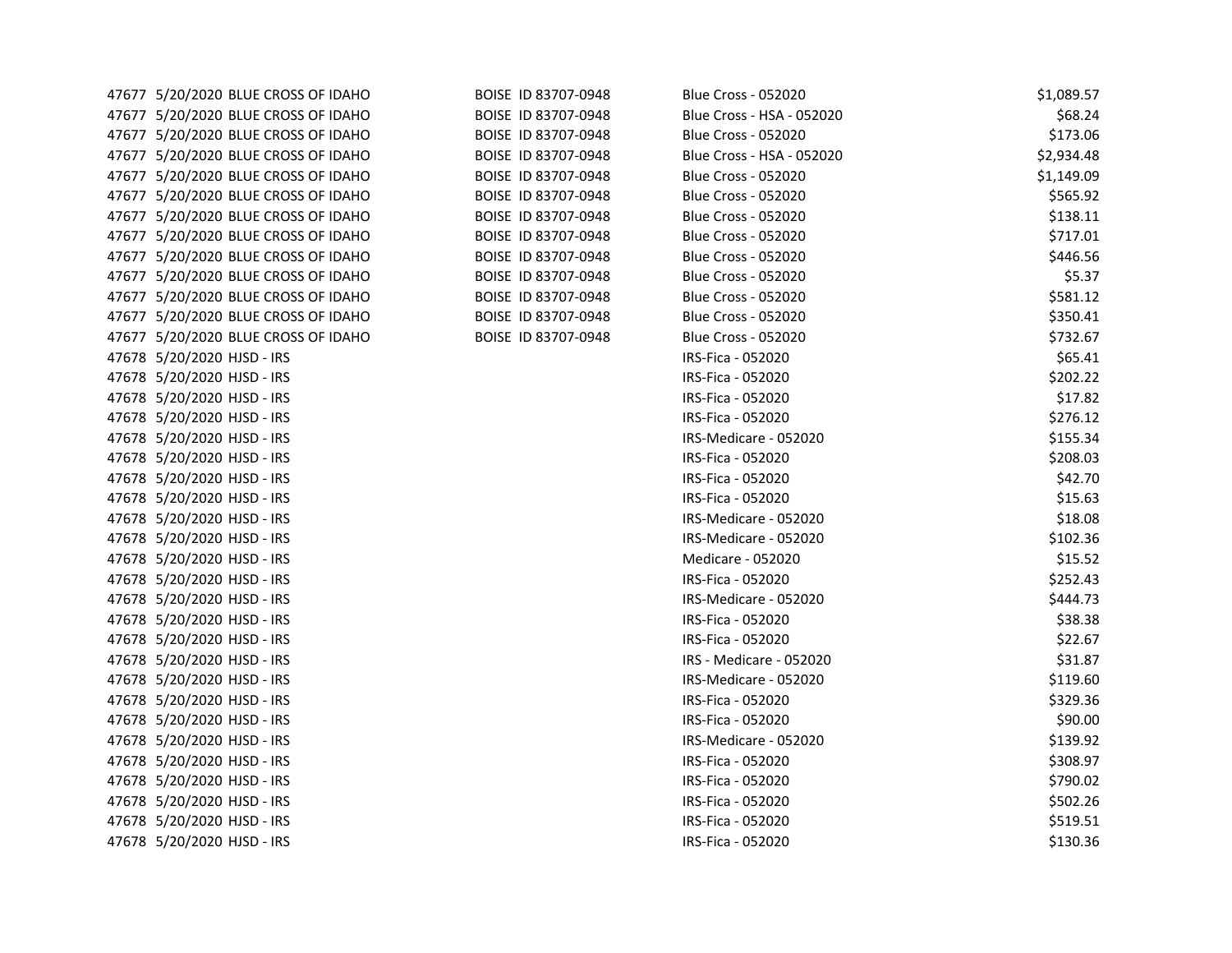| 47678 5/20/2020 HJSD - IRS             |                        | IRS-Fica - 052020           | \$327.88   |
|----------------------------------------|------------------------|-----------------------------|------------|
| 47678 5/20/2020 HJSD - IRS             |                        | IRS-Fica - 052020           | \$539.78   |
| 47678 5/20/2020 HJSD - IRS             |                        | IRS-Fica - 052020           | \$3,437.22 |
| 47678 5/20/2020 HJSD - IRS             |                        | IRS-Fica - 052020           | \$2,344.27 |
| 47679 5/20/2020 HJSD - PERSI           |                        | PERSI-Retirement - 052020   | \$104.90   |
| 47679 5/20/2020 HJSD - PERSI           |                        | PERSI-Retirement - 052020   | \$907.05   |
| 47679 5/20/2020 HJSD - PERSI           |                        | PERSI-Retirement - 052020   | \$114.30   |
| 47679 5/20/2020 HJSD - PERSI           |                        | PERSI-Retirement - 052020   | \$525.32   |
| 47679 5/20/2020 HJSD - PERSI           |                        | PERSI-Retirement - 052020   | \$916.14   |
| 47679 5/20/2020 HJSD - PERSI           |                        | PERSI-Retirement - 052020   | \$49.75    |
| 47679 5/20/2020 HJSD - PERSI           |                        | PERSI-Retirement - 052020   | \$697.82   |
| 47679 5/20/2020 HJSD - PERSI           |                        | PERSI-Retirement - 052020   | \$472.51   |
| 47679 5/20/2020 HJSD - PERSI           |                        | Persi - Retirement - 052020 | \$24.87    |
| 47679 5/20/2020 HJSD - PERSI           |                        | PERSI-Retirement - 052020   | \$164.18   |
| 47679 5/20/2020 HJSD - PERSI           |                        | PERSI-Retirement - 052020   | \$28.98    |
| 47679 5/20/2020 HJSD - PERSI           |                        | PERSI-Retirement - 052020   | \$29.82    |
| 47679 5/20/2020 HJSD - PERSI           |                        | PERSI-Retirement - 052020   | \$70.40    |
| 47679 5/20/2020 HJSD - PERSI           |                        | PERSI-Retirement - 052020   | \$272.23   |
| 47679 5/20/2020 HJSD - PERSI           |                        | Persi - Retirement - 052020 | \$430.96   |
| 47679 5/20/2020 HJSD - PERSI           |                        | PERSI-Retirement - 052020   | \$3,777.64 |
| 47679 5/20/2020 HJSD - PERSI           |                        | PERSI-Retirement - 052020   | \$177.42   |
| 47679 5/20/2020 HJSD - PERSI           |                        | PERSI-Retirement - 052020   | \$28.50    |
| 47679 5/20/2020 HJSD - PERSI           |                        | PERSI-Retirement - 052020   | \$406.76   |
| 47679 5/20/2020 HJSD - PERSI           |                        | PERSI-Retirement - 052020   | \$60.97    |
| 47679 5/20/2020 HJSD - PERSI           |                        | PERSI-Retirement - 052020   | \$35.73    |
| 47679 5/20/2020 HJSD - PERSI           |                        | PERSI-Retirement - 052020   | \$191.47   |
| 47679 5/20/2020 HJSD - PERSI           |                        | PERSI-Retirement - 052020   | \$368.98   |
| 47679 5/20/2020 HJSD - PERSI           |                        | PERSI-Retirement - 052020   | \$10.59    |
| 47679 5/20/2020 HJSD - PERSI           |                        | PERSI-Retirement - 052020   | \$144.08   |
| 47679 5/20/2020 HJSD - PERSI           |                        | PERSI-Retirement - 052020   | \$482.24   |
| 47679 5/20/2020 HJSD - PERSI           |                        | PERSI-Retirement - 052020   | \$1,332.10 |
| 47679 5/20/2020 HJSD - PERSI           |                        | PERSI-Retirement - 052020   | \$5,651.38 |
| 47679 5/20/2020 HJSD - PERSI           |                        | PERSI-Retirement - 052020   | \$880.22   |
| 47680 5/20/2020 STANDARD INSURANCE CO. | PORTLAND OR 97228-6367 | Standard-Life - 052020      | \$4.00     |
| 47680 5/20/2020 STANDARD INSURANCE CO. | PORTLAND OR 97228-6367 | Standard Life - 052020      | \$0.28     |
| 47680 5/20/2020 STANDARD INSURANCE CO. | PORTLAND OR 97228-6367 | Standard-Life - 052020      | \$14.31    |
| 47680 5/20/2020 STANDARD INSURANCE CO. | PORTLAND OR 97228-6367 | Standard-Life - 052020      | \$2.80     |
| 47680 5/20/2020 STANDARD INSURANCE CO. | PORTLAND OR 97228-6367 | Standard-Life - 052020      | \$6.84     |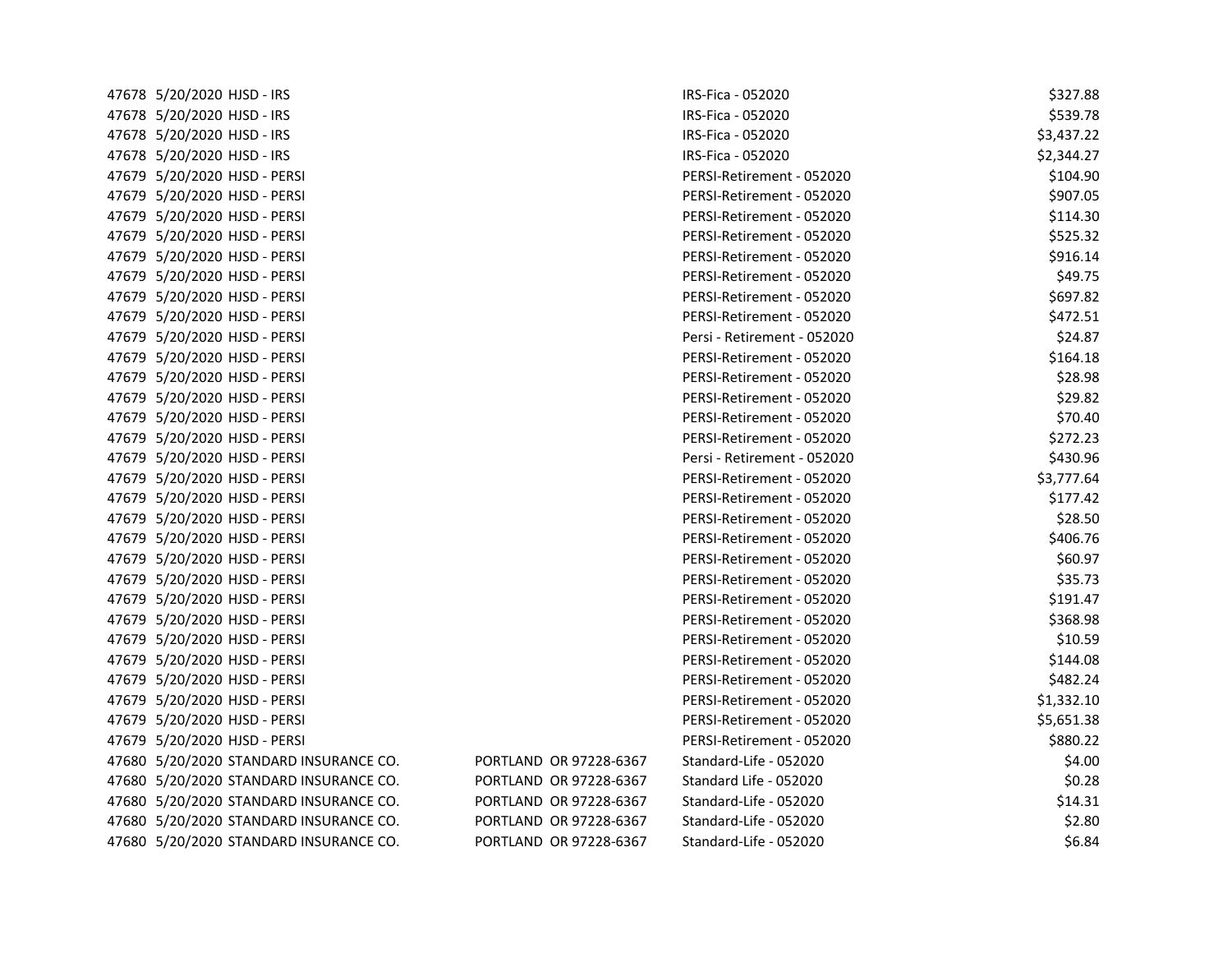| Check# | Date | Name                                   | GrossPay               | City                   | State  | Zip     |  |
|--------|------|----------------------------------------|------------------------|------------------------|--------|---------|--|
|        |      |                                        |                        |                        |        |         |  |
|        |      | 47680 5/20/2020 STANDARD INSURANCE CO. | PORTLAND OR 97228-6367 | Standard-Life - 052020 |        | \$2.20  |  |
|        |      | 47680 5/20/2020 STANDARD INSURANCE CO. | PORTLAND OR 97228-6367 | Standard-Life - 052020 |        | \$4.60  |  |
|        |      | 47680 5/20/2020 STANDARD INSURANCE CO. | PORTLAND OR 97228-6367 | Standard-Life - 052020 |        | \$0.40  |  |
|        |      | 47680 5/20/2020 STANDARD INSURANCE CO. | PORTLAND OR 97228-6367 | Standard-Life - 052020 |        | \$0.80  |  |
|        |      | 47680 5/20/2020 STANDARD INSURANCE CO. | PORTLAND OR 97228-6367 | Standard-Life - 052020 |        | \$8.00  |  |
|        |      | 47680 5/20/2020 STANDARD INSURANCE CO. | PORTLAND OR 97228-6367 | Standard-Life - 052020 |        | \$0.40  |  |
|        |      | 47680 5/20/2020 STANDARD INSURANCE CO. | PORTLAND OR 97228-6367 | Standard-Life - 052020 |        | \$1.19  |  |
|        |      | 47680 5/20/2020 STANDARD INSURANCE CO. | PORTLAND OR 97228-6367 | Standard-Life - 052020 |        | \$4.11  |  |
|        |      | 47680 5/20/2020 STANDARD INSURANCE CO. | PORTLAND OR 97228-6367 | Standard-Life - 052020 |        | \$0.03  |  |
|        |      | 47680 5/20/2020 STANDARD INSURANCE CO. | PORTLAND OR 97228-6367 | Standard Life - 052020 |        | \$4.00  |  |
|        |      | 47680 5/20/2020 STANDARD INSURANCE CO. | PORTLAND OR 97228-6367 | Standard-Life - 052020 |        | \$31.29 |  |
|        |      | 47680 5/20/2020 STANDARD INSURANCE CO. | PORTLAND OR 97228-6367 | Standard-Life - 052020 |        | \$0.87  |  |
|        |      | 47680 5/20/2020 STANDARD INSURANCE CO. | PORTLAND OR 97228-6367 | Standard-Life - 052020 |        | \$37.66 |  |
|        |      | 47680 5/20/2020 STANDARD INSURANCE CO. | PORTLAND OR 97228-6367 | Standard-Life - 052020 |        | \$7.21  |  |
|        |      | 47680 5/20/2020 STANDARD INSURANCE CO. | PORTLAND OR 97228-6367 | Standard-Life - 052020 |        | \$3.55  |  |
|        |      | 47680 5/20/2020 STANDARD INSURANCE CO. | PORTLAND OR 97228-6367 | Standard-Life - 052020 |        | \$2.00  |  |
|        |      | 47680 5/20/2020 STANDARD INSURANCE CO. | PORTLAND OR 97228-6367 | Standard-Life - 052020 |        | \$0.83  |  |
|        |      | 47680 5/20/2020 STANDARD INSURANCE CO. | PORTLAND OR 97228-6367 | Standard-Life - 052020 | \$5.93 |         |  |
|        |      | 47680 5/20/2020 STANDARD INSURANCE CO. | PORTLAND OR 97228-6367 | Standard Life - 052020 |        | \$0.17  |  |
|        |      | 47680 5/20/2020 STANDARD INSURANCE CO. | PORTLAND OR 97228-6367 | Standard-Life - 052020 |        | \$0.53  |  |

| Check#    | Date | Name.                          | GrossPay   | <b>City</b>       | state | ∠ip   |
|-----------|------|--------------------------------|------------|-------------------|-------|-------|
| drct-dpst |      | 5/20/2020 ARRIAGA LYNN I       | \$4,297.90 | HAGERMAN          | ID    | 83332 |
| drct-dpst |      | 5/20/2020 BROOKS SAMANTHA J    | \$3,697.91 | HAGERMAN          | ID    | 83332 |
| drct-dpst |      | 5/20/2020 CHAPMAN TERESA L     | \$4,208.33 | KAMIAH            | ID    | 83536 |
| drct-dpst |      | 5/20/2020 CHRISTIAN MARIANNE G | \$4,502.75 | Missoula          | MT    | 59803 |
| drct-dpst |      | 5/20/2020 COATES LUANNE        | \$1,646.87 | HAGERMAN          | ID    | 83332 |
| drct-dpst |      | 5/20/2020 CORBRIDGE ARLYNDA R  | \$879.12   | HAGERMAN          | ID    | 83332 |
| drct-dpst |      | 5/20/2020 CORNETT ERIKA M      | \$687.50   | HAGERMAN          | ID    | 83332 |
| drct-dpst |      | 5/20/2020 COTTAM MATTHEW S     | \$6,648.57 | HAGERMAN          | ID    | 83332 |
| drct-dpst |      | 5/20/2020 DAARUD SHERMA K      | \$5,669.01 | <b>TWIN FALLS</b> | ID    | 83301 |
| drct-dpst |      | 5/20/2020 DAVIS ELAINE         | \$1,914.62 | HAGERMAN          | ID    | 83332 |
| drct-dpst |      | 5/20/2020 EASTERDAY TROY W     | \$6,136.08 | <b>JEROME</b>     | ID    | 83338 |
| drct-dpst |      | 5/20/2020 FREEMAN MELISSA A    | \$933.43   | <b>BLISS</b>      | ID    | 83314 |
| drct-dpst |      | 5/20/2020 GOODRO LANECE        | \$913.97   | <b>BLISS</b>      | ID    | 83314 |
| drct-dpst |      | 5/20/2020 GOSSI AMY D          | \$1,470.00 | HAGERMAN          | ID    | 83332 |
| drct-dpst |      | 5/20/2020 HOFFMANN KAREN B     | \$1,386.94 | HAGERMAN          | ID    | 83332 |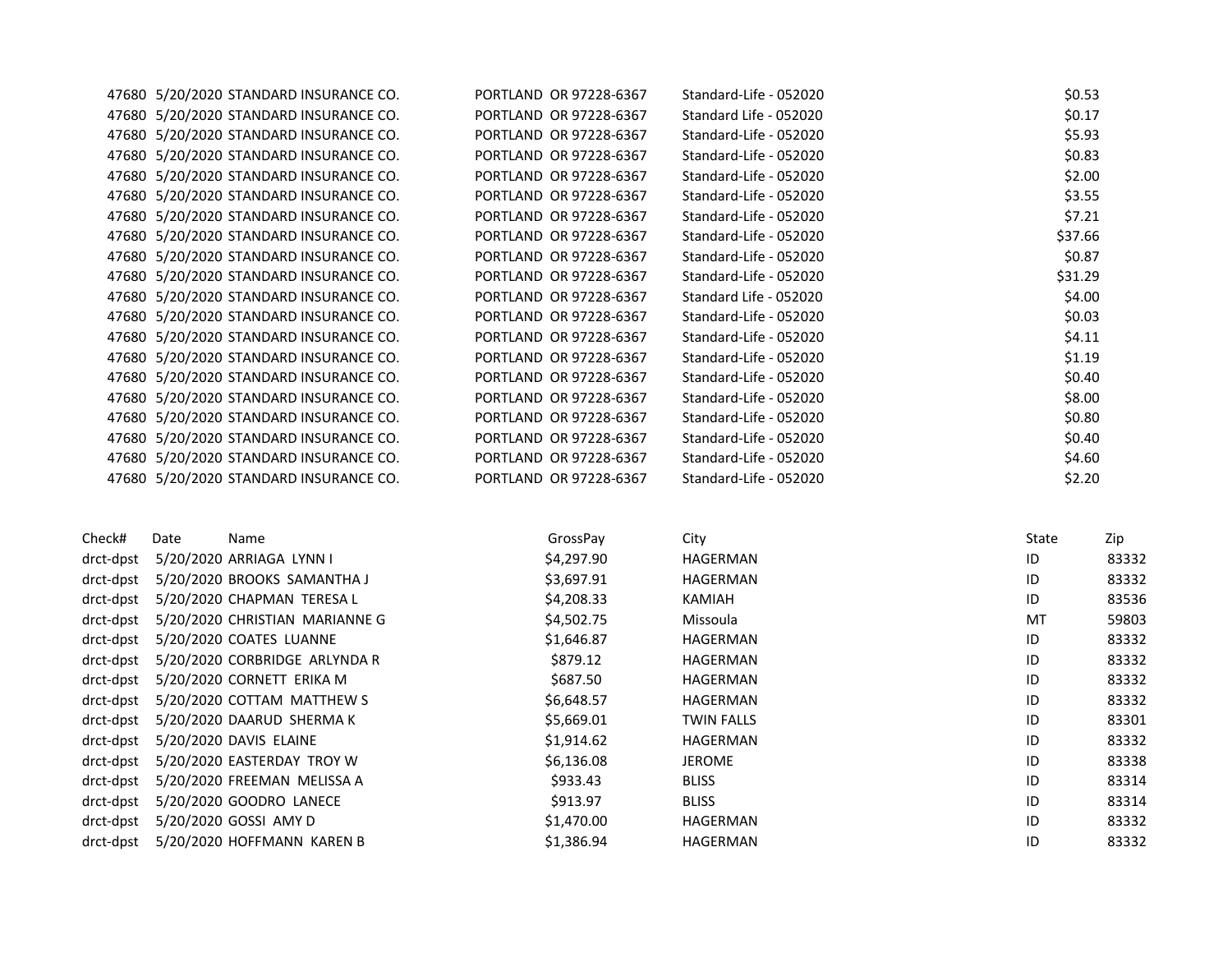| drct-dpst | 5/20/2020 HOFFMANN RAYMOND L             | \$4,953.07  | HAGERMAN            | ID | 83332 |
|-----------|------------------------------------------|-------------|---------------------|----|-------|
|           | drct-dpst 5/20/2020 HOOP JENNY M         | \$1,012.50  | WENDELL             | ID | 83355 |
|           | drct-dpst 5/20/2020 HOSKOVEC SHEENA L    | \$933.43    | HAGERMAN            | ID | 83332 |
|           | drct-dpst 5/20/2020 JACKSON CRAIG L      | \$2,114.10  | HAGERMAN            | ID | 83332 |
|           | drct-dpst 5/20/2020 JAYO NICOLAS D       | \$3,450.00  | <b>FRUITLAND</b>    | ID | 83619 |
|           | drct-dpst 5/20/2020 JOHNSON CHELSEA R    | \$746.75    | HAGERMAN            | ID | 83332 |
|           | drct-dpst 5/20/2020 JOHNSON LEELAND F    | \$525.00    | HAGERMAN            | ID | 83332 |
|           | drct-dpst 5/20/2020 JONES TARISSA A      | \$933.41    | <b>BLISS</b>        | ID | 83314 |
|           | drct-dpst 5/20/2020 KAST MELISSA A       | \$3,864.58  | HAGERMAN            | ID | 83332 |
|           | drct-dpst 5/20/2020 KNAPP DANIEL L       | \$4,774.07  | HAGERMAN            | ID | 83332 |
|           | drct-dpst 5/20/2020 KRESS MARK S         | \$10,517.48 | <b>BLACKFOOT</b>    | ID | 83221 |
|           | drct-dpst 5/20/2020 LEE REBECCA L        | \$5,865.23  | <b>FAIRFIELD</b>    | ID | 83327 |
|           | drct-dpst 5/20/2020 LEIJA HERMELINDA     | \$5,014.85  | <b>BLISS</b>        | ID | 83314 |
|           | drct-dpst 5/20/2020 LEMMON MELISSA A     | \$1,740.52  | HAGERMAN            | ID | 83332 |
|           | drct-dpst 5/20/2020 LEWIS CRYSTAL R      | \$3,697.91  | HAGERMAN            | ID | 83332 |
|           | drct-dpst 5/20/2020 MARTIN KIRT L        | \$3,609.41  | HAGERMAN            | ID | 83332 |
|           | drct-dpst 5/20/2020 NELSON WILLIAM CODY  | \$3,550.00  | AMMON               | ID | 83406 |
|           | drct-dpst 5/20/2020 OWSLEY VICTORIA C    | \$5,531.91  | HAGERMAN            | ID | 83332 |
|           | drct-dpst 5/20/2020 PRIEBE LESLIE        | \$7,286.18  | WENDELL             | ID | 83355 |
|           | drct-dpst 5/20/2020 REGNIER SHELLY L     | \$3,854.16  | HAGERMAN            | ID | 83332 |
|           | drct-dpst 5/20/2020 SCOTT TAMMY L        | \$4,010.41  | JEROME              | ID | 83338 |
|           | drct-dpst 5/20/2020 SILVER-LEWIS LORA L  | \$1,359.58  | HAGERMAN            | ID | 83332 |
|           | drct-dpst 5/20/2020 SMITH STEPHEN L      | \$2,992.80  | HAGERMAN            | ID | 83332 |
|           | drct-dpst 5/20/2020 SOLOSABAL JOLINDA S  | \$5,126.90  | <b>GLENNS FERRY</b> | ID | 83623 |
|           | drct-dpst 5/20/2020 SPRINGER ALYSEN M    | \$933.41    | HAGERMAN            | ID | 83332 |
|           | drct-dpst 5/20/2020 TAYLOR SHARLENE K    | \$1,250.00  | HAGERMAN            | ID | 83332 |
|           | drct-dpst 5/20/2020 UNZICKER TAMMY L     | \$4,037.16  | <b>BUHL</b>         | ID | 83316 |
|           | drct-dpst 5/20/2020 WADSWORTH JAREN G    | \$6,674.23  | <b>FILER</b>        | ID | 83328 |
|           | drct-dpst 5/20/2020 WALKER KIMBERLY L    | \$906.25    | HAGERMAN            | ID | 83332 |
|           | drct-dpst 5/20/2020 WESTRA KIMBERLEY A   | \$1,205.00  | HAGERMAN            | ID | 83332 |
|           | drct-dpst 5/20/2020 WHITTEKIEND SHARLA K | \$933.41    | WENDELL             | ID | 83355 |
|           | drct-dpst 5/20/2020 WILSON CHARLEE S     | \$952.10    | HAGERMAN            | ID | 83332 |
|           | drct-dpst 5/20/2020 WISE MELISSA H       | \$1,662.37  | HAGERMAN            | ID | 83332 |
|           | drct-dpst 5/20/2020 YORE JAMIE L         | \$1,012.50  | <b>BUHL</b>         | ID | 83316 |
|           | 47655 5/20/2020 BAKER CHRISTOPHER K      | \$1,260.00  | HAGERMAN            | ID | 83332 |
|           | 47656 5/20/2020 BRIDWELL CATHERINE L     | \$4,038.88  | <b>JEROME</b>       | ID | 83338 |
|           | 47657 5/20/2020 GARCIA JESSICA LYN       | \$1,170.00  | HAGERMAN            | ID | 83332 |
|           | 47658 5/20/2020 SEAMONS SHURELL L        | \$1,040.00  | <b>HAGERMAN</b>     | ID | 83332 |